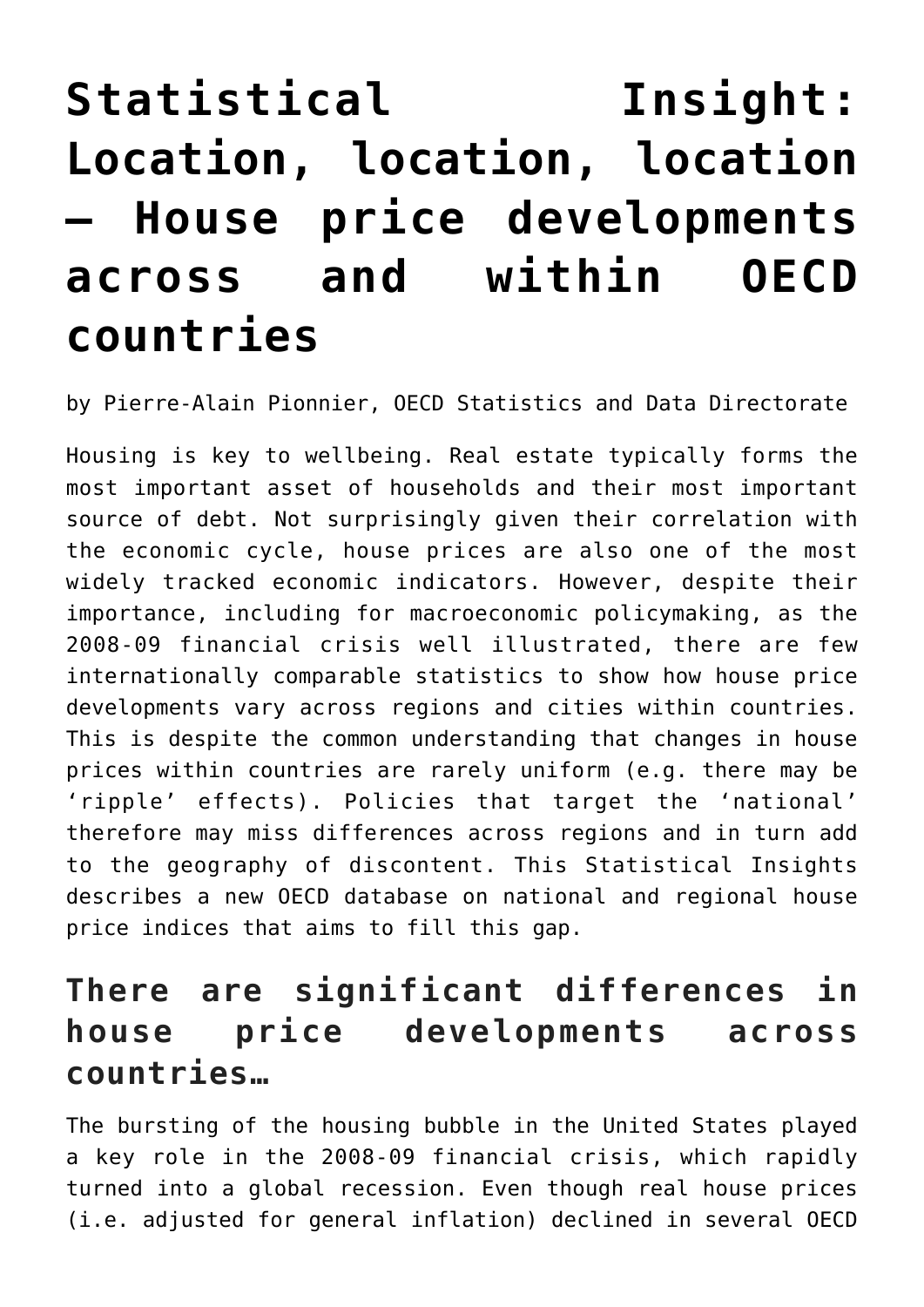countries, the extent of declines and subsequent 'recoveries' differed significantly across countries (Figure 1a). For example, in 2018, house prices in real terms in Colombia were double the levels in 2005, whereas they remained 40% lower in Greece.

This shows that beyond global factors such as those that drove the financial crisis, country-specific factors also matter. These include population growth, land-use restrictions, real household incomes, real interest rates, mortgage market regulations and supervision, lending patterns (at fixed or variable rates), tax relief on mortgage debt financing, and transaction costs such as stamp duty.

#### **… but also within countries.**

A focus on national price developments does not however tell the full story. Significant differences in the evolution of house prices also exist within countries. For example, while real house prices in Spain declined by 40% on average between 2007 and 2013, and then began to recover, in 2019 they remained nearly 50% lower in Navarra but only 15-20% lower in the Balearic Islands, Ceuta and Melila (Figure 1b). In Mexico, most regions show limited variation around the national average, with real increases ranging from around 10% in the Hidalgo region to around 30% in Yucatan between 2005 and 2018 but this is not universally true. The Federal District for example, which includes Mexico City, saw real prices rise by more than 70% over the same period (Figure 1c). In the UK, Northern Ireland and the region of London show much wider fluctuations in house prices than the rest of the country (Figure 1d).

**Figure 1: Real house price developments across OECD countries, and within Spain, Mexico and the United Kingdom**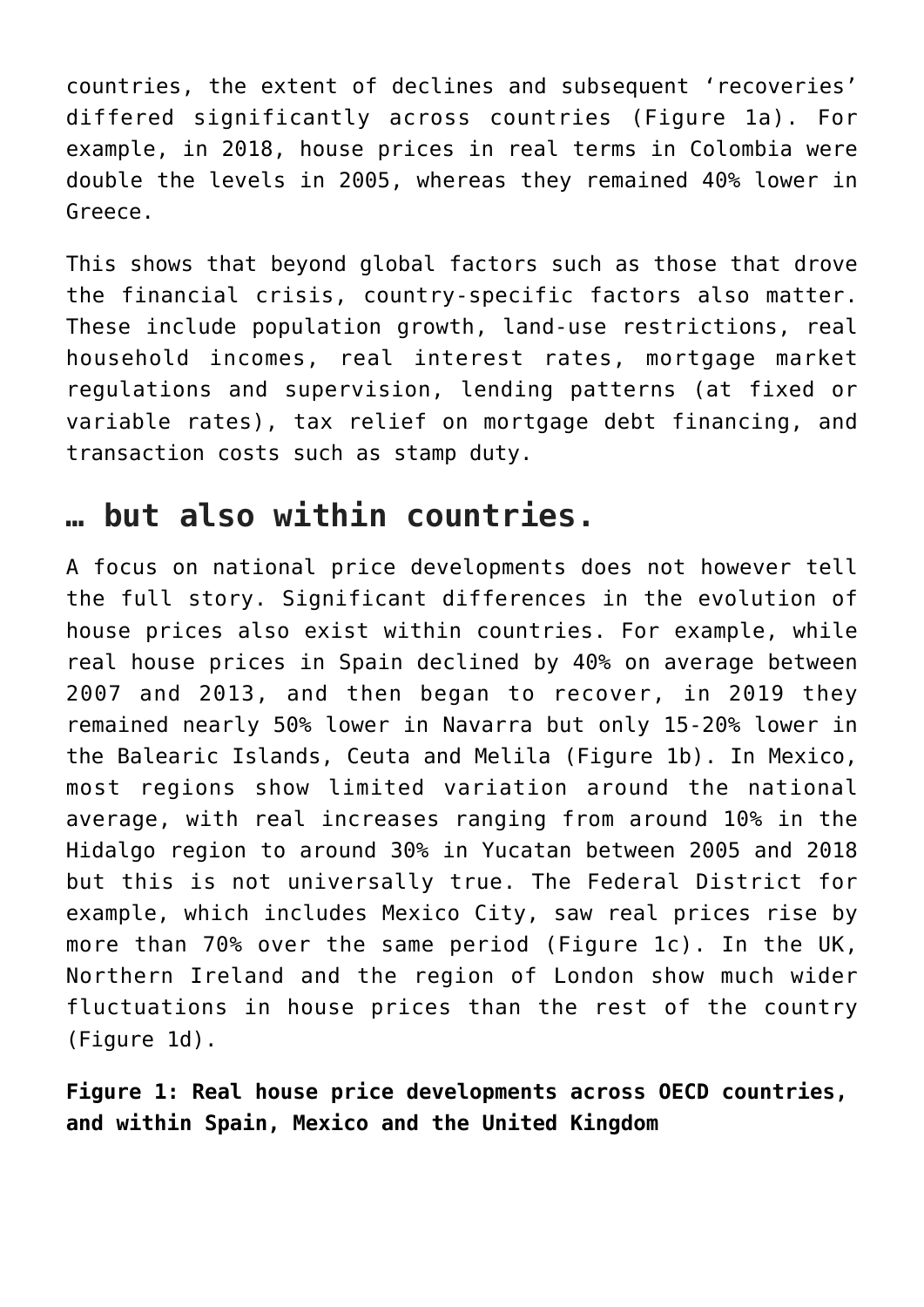

1b. Real house price developments in Spain (2007 = )



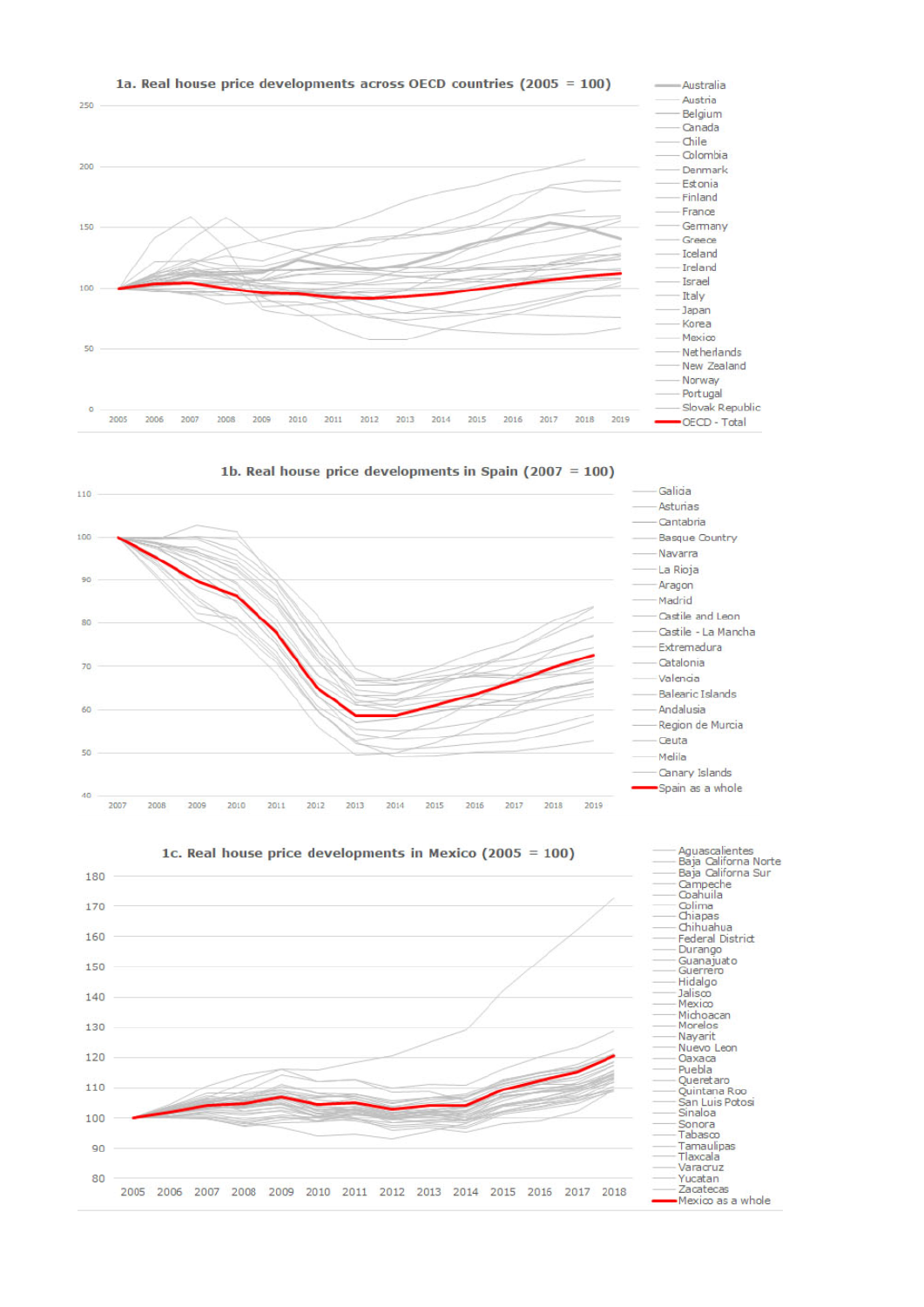

Note: The evolution of real house prices is the difference between the evolution of (nominal) house prices and the evolution of consumer prices (i.e. general inflation). Sources: OECD database on national and regional house price indices, OECD national accounts database.

## **In recent decades, some large cities have seen significant growth in house prices.**

In recent decades, an 'urban resurgence' (Glaeser 2020), driven in part by better-paid jobs within cities, the willingness to live closer to them, and better access to cultural amenities has led to gentrification and above (national) average house price growth in some of the largest cities. For example, house price inflation in Inner London was around double that of the rest of the United Kingdom between 1995 and 2019. Similarly, house price inflation in Paris between 2005 and 2019 was around 50% higher than in the rest of France (Figure 2).

Nevertheless, this does not exclude large differences across large cities within the same country. For example, the OECD database shows that house prices in the metropolitan area of Los Angeles have grown twice as fast as in the metropolitan area of Chicago since the mid-1990s. Moreover, Glaeser et al.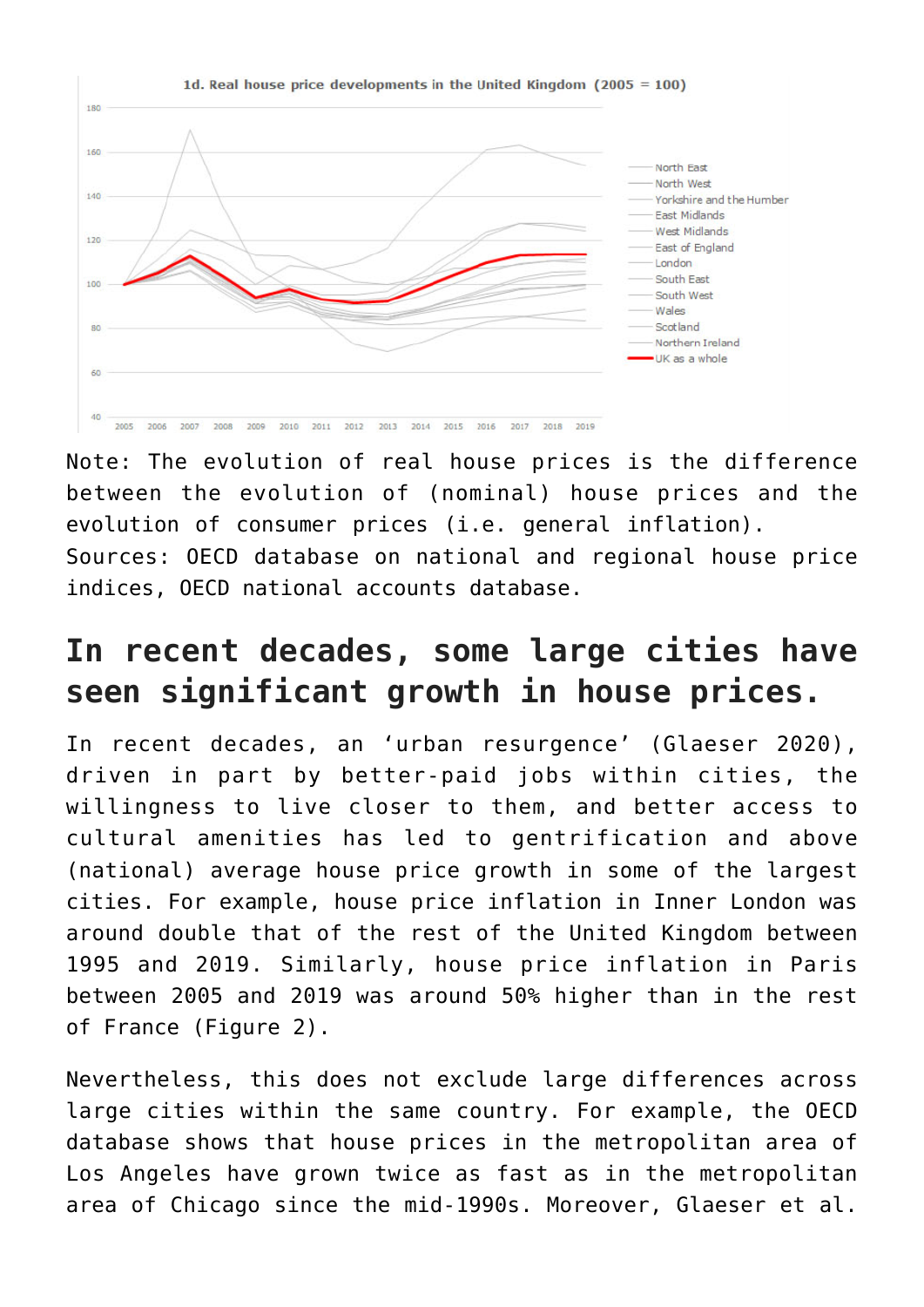(2012) also emphasise differences in house price developments within cities, with typically faster price growth in recent years in neighbourhoods closer to city centres.

Notwithstanding the fact that economic policy may be suboptimal if one ignores house price heterogeneity within a country, the impact of this heterogeneity on housing affordability may act as a barrier to mobility to households seeking employment in parts of the country where labour demand is higher but cannot always afford to do so due to differences in house prices.

In the years to come, it will be important to assess whether a more systematic use of digital tools to telework following the COVID-19 pandemic will reverse the gentrification of cities and 'urban resurgence' phenomena. Granular data on house price developments within countries and cities will become even more relevant for doing so.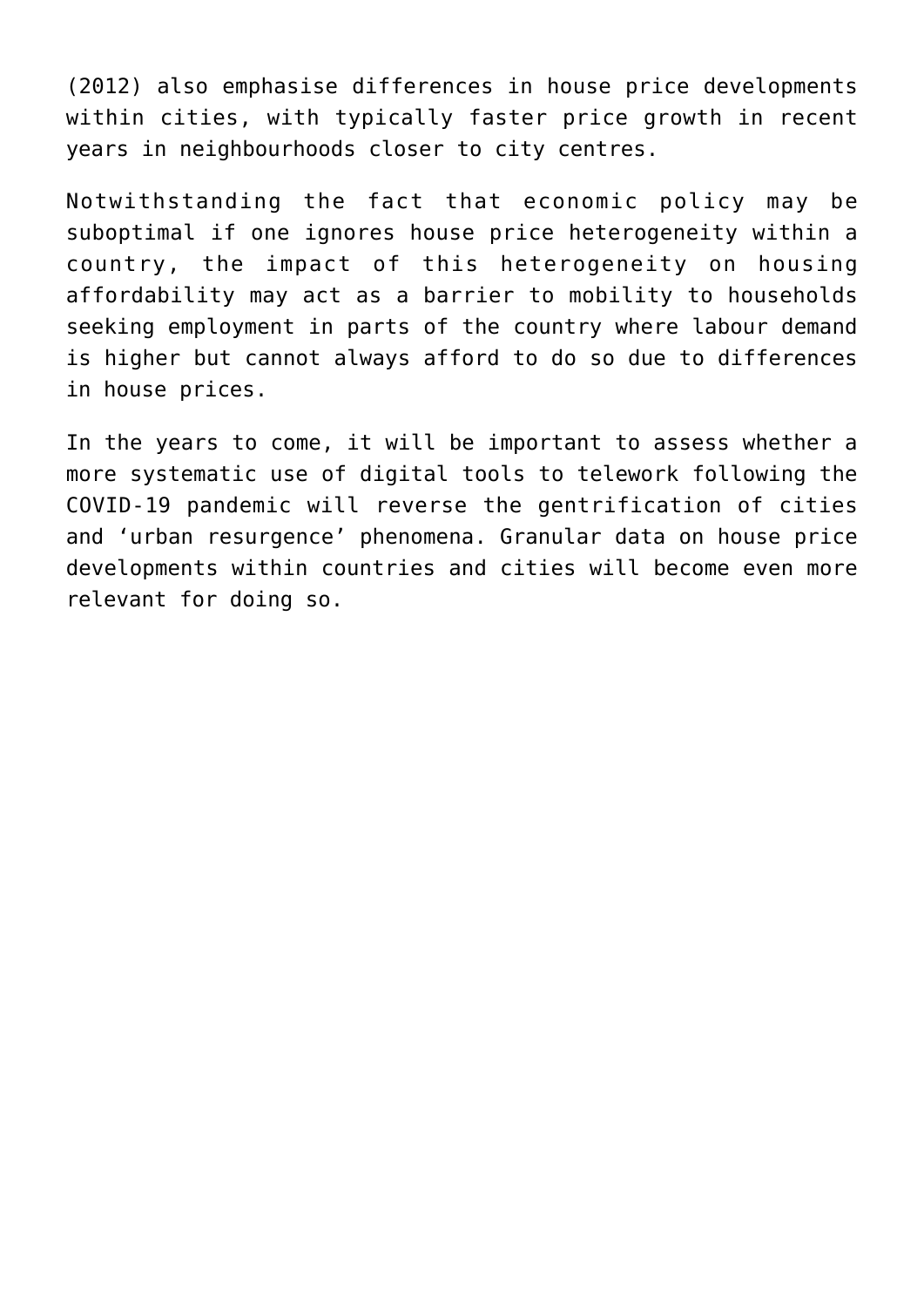

Figure 2: Relative house price developments in the largest city and the whole country

Note: For each country, the above chart depicts the relative house price evolution in the most populated city as compared to the rest of the country. Price ratios are normalised to 100 in 2005. Source: OECD database on national and regional house price indices.

#### **The measure explained**

House price indices are index numbers measuring the rate at which the prices of residential properties (flats, detached houses, terraced houses, etc.) purchased by households change over time. These indices adjust for quality differences between dwellings sold in the current period, relative to the reference period. In other words, they aim at measuring pure price changes. They cover both new and existing dwellings whenever possible, independently of their final use (to live in or for rent). These prices include the price of the land on which residential buildings are located and they are compiled by official statistical agencies following international statistical standards.

Calculating real house price growth, i.e. controlling for